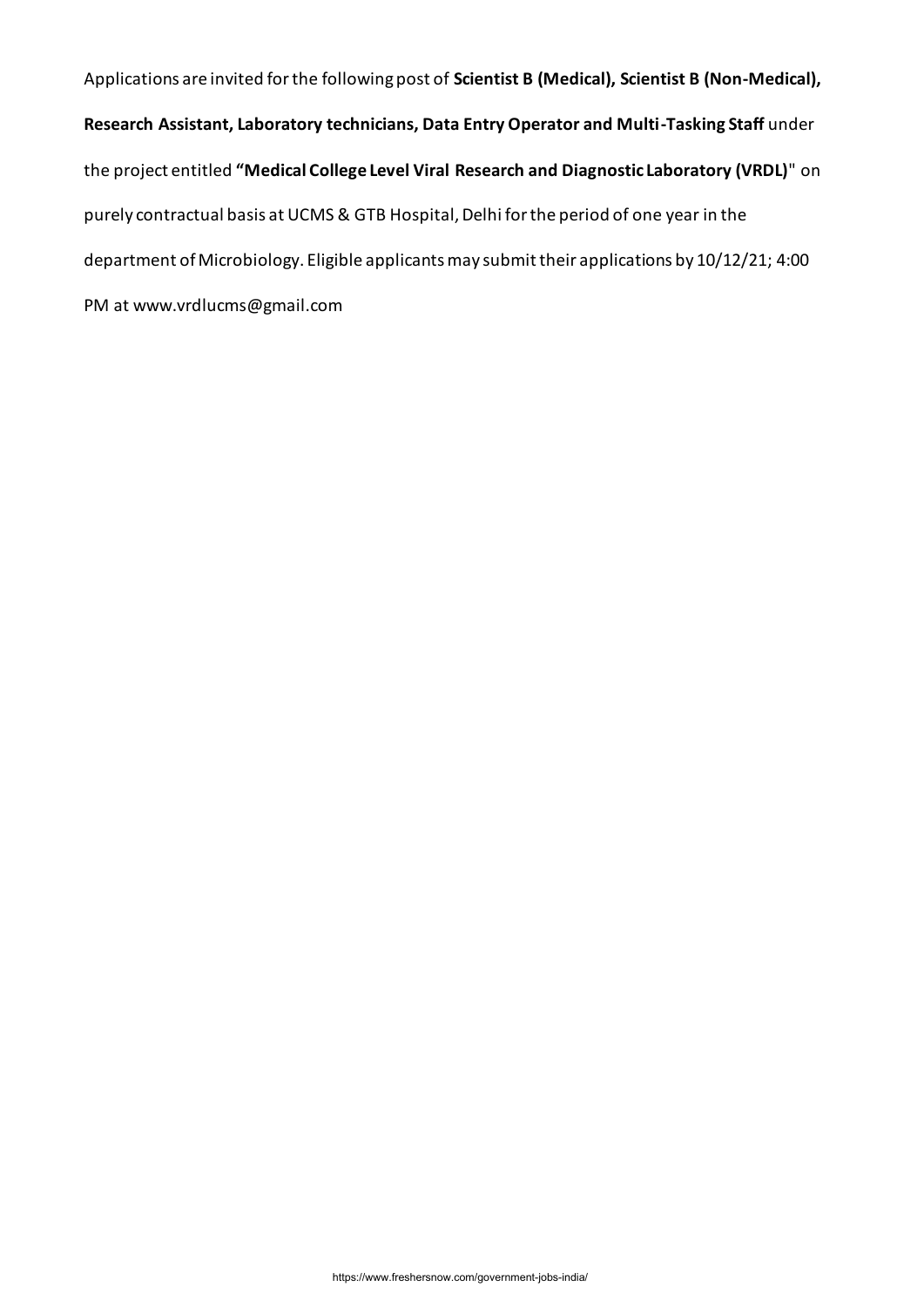

**Tel: 22582106(Direct); 22582972-74 Hospital: 22586262 Fax: 0091-11-22590495 Website[: www.ucms.ac.in](http://www.ucms.ac.in/)**

# **UNIVERSITY COLLEGE OF MEDICAL SCIENCES**

**& G.T.B Hospital DILSHAD GARDEN DELHI- 110095**

# **F.No. UCMS/Micro/VRDL/2021/01 Dated: -11.11.2021**

# **VACANCY NOTIFICATION FOR CONTRACTUAL POSTS**

Online applications are invited in the prescribed format available on the websites of UCMS i.e**. www.ucms.ac.in, up to 04:00 PM by 10th December 2021** for filling up the following vacancies under the project on purely contractual basis at UCMS & GTB Hospital, Delhi. After scrutiny of the applications, shortlisted candidates will be invited for interview/written test (whichever is applicable).

**Title of Project: - "Medical College Level Viral Research and Diagnostic Laboratory (VRDL)" (Funded by ICMR).** 

Place of Work: - Department of Microbiology, UCMS & GTB Hospital, Delhi.

**Duration of Employment**: One Year (12 Months).

| <b>S. No.</b> | Name of the post                    | No. of<br><b>Vacancy</b> | <b>Consolidated</b><br><b>Salary</b><br>(per month) | <b>Age limit</b><br>(In years) |
|---------------|-------------------------------------|--------------------------|-----------------------------------------------------|--------------------------------|
| 01            | <b>Scientist B</b><br>(Medical)     | 01                       | *Rs 56000/-+ HRA                                    | 40                             |
| 02            | <b>Scientist B</b><br>(Non-Medical) | 01                       | *Rs 56000/-+ HRA                                    | 40                             |
| 03            | <b>Research Assistant</b>           | 01                       | #Rs 35000/-                                         | 35                             |
| 04            | Laboratory<br><b>Technicians</b>    | 02                       | *Rs 20000/-+ HRA                                    | 35                             |
| 05            | Data Entry Operator                 | 01                       | *Rs.20000/-                                         | 35                             |
| 06            | <b>Multi-Tasking Staff</b>          | 01                       | <sup>#</sup> Rs.18000/-                             | 35                             |

**\*** Increment as admissible as per DST norms

# Consolidated without any allowances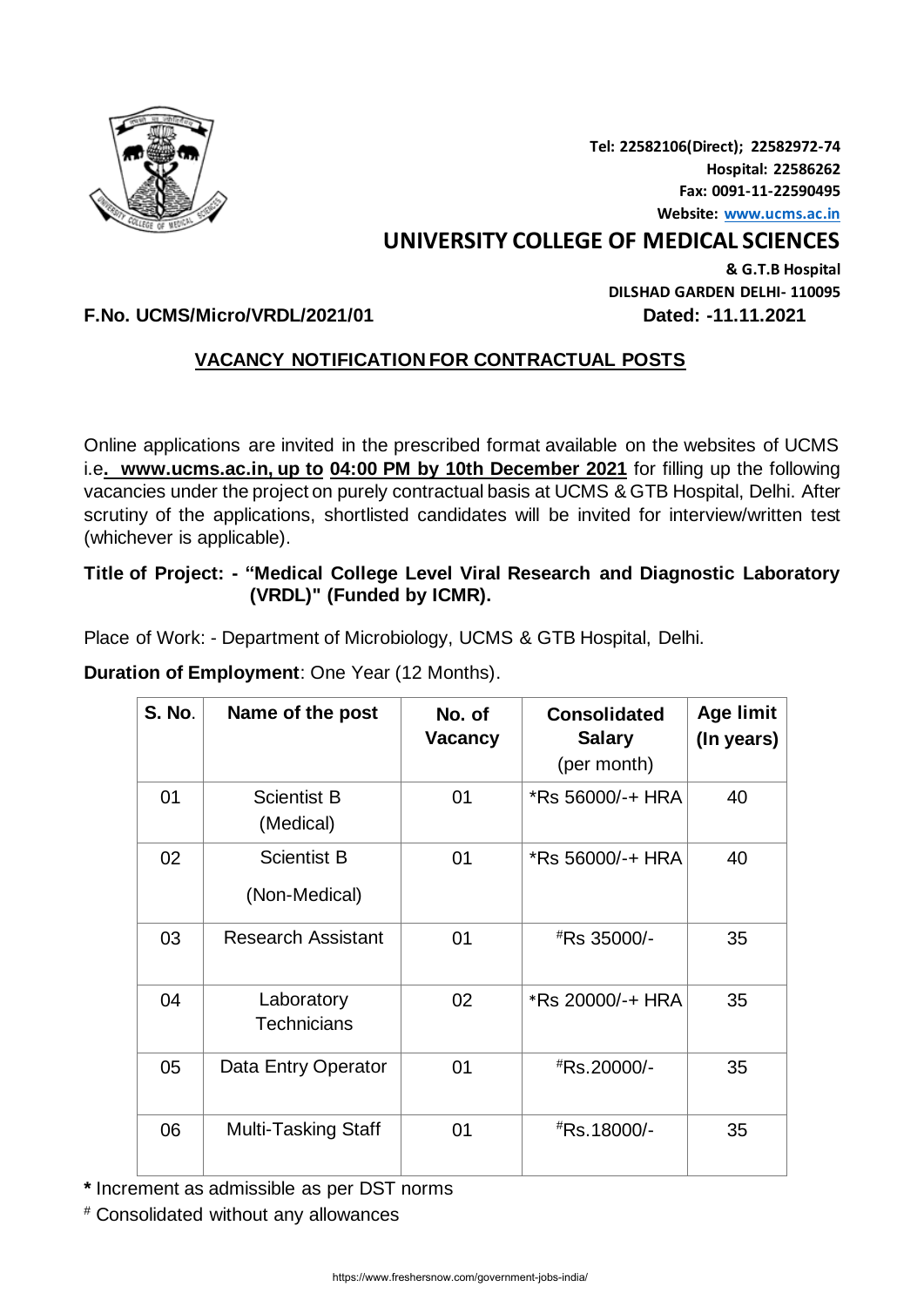# **1. Position: Scientist B (Medical)**

# **Essential qualification:**

• MBBS / BDS / B.V.Sc & AH recognized by MCI / DCI / VCI respectively.

# **Desirable Qualifications**:

- MD in the related subject from a recognized university for candidates with first class relevant degree.
- Additional Post-doctoral research / training experience in relevant subjects in recognized institute(s).
- Knowledge of Computer Applications or Business Intelligence tools / Data Management
- Two years R&D / Teaching experience in relevant subject after obtaining essential qualification.

NOTES:

- MD or M. V. Sc degree in relevant subjects shall be treated equivalent to three years experience respectively.
- Candidates with MD / MDS / M. V. Sc degree will be preferred for engagement.

# **Job description:**

- Real-time assessment of any viral outbreak in UCMS Delhi & adjoining areas
- Coordination with state health personal in control measurement of any viral outbreak.
- Ensuring the proper sample collection and its transportation by health workers in case of laboratory investigation of any viral outbreak in Delhi
- Routine diagnosis of all viral infections whose facilities are available in VRDL.
- Conducting training and workshops for Medical Colleges of Delhi
- Writing of any significant laboratory work for publication in reputed journals.
- Participating in research projects sanctioned.
- Writing new research projects and working on it.
- Completion of any other work assigned by PI and Co-PI for the smooth functioning of VRDL.
- Supervision and management of other staff employed in VRDL.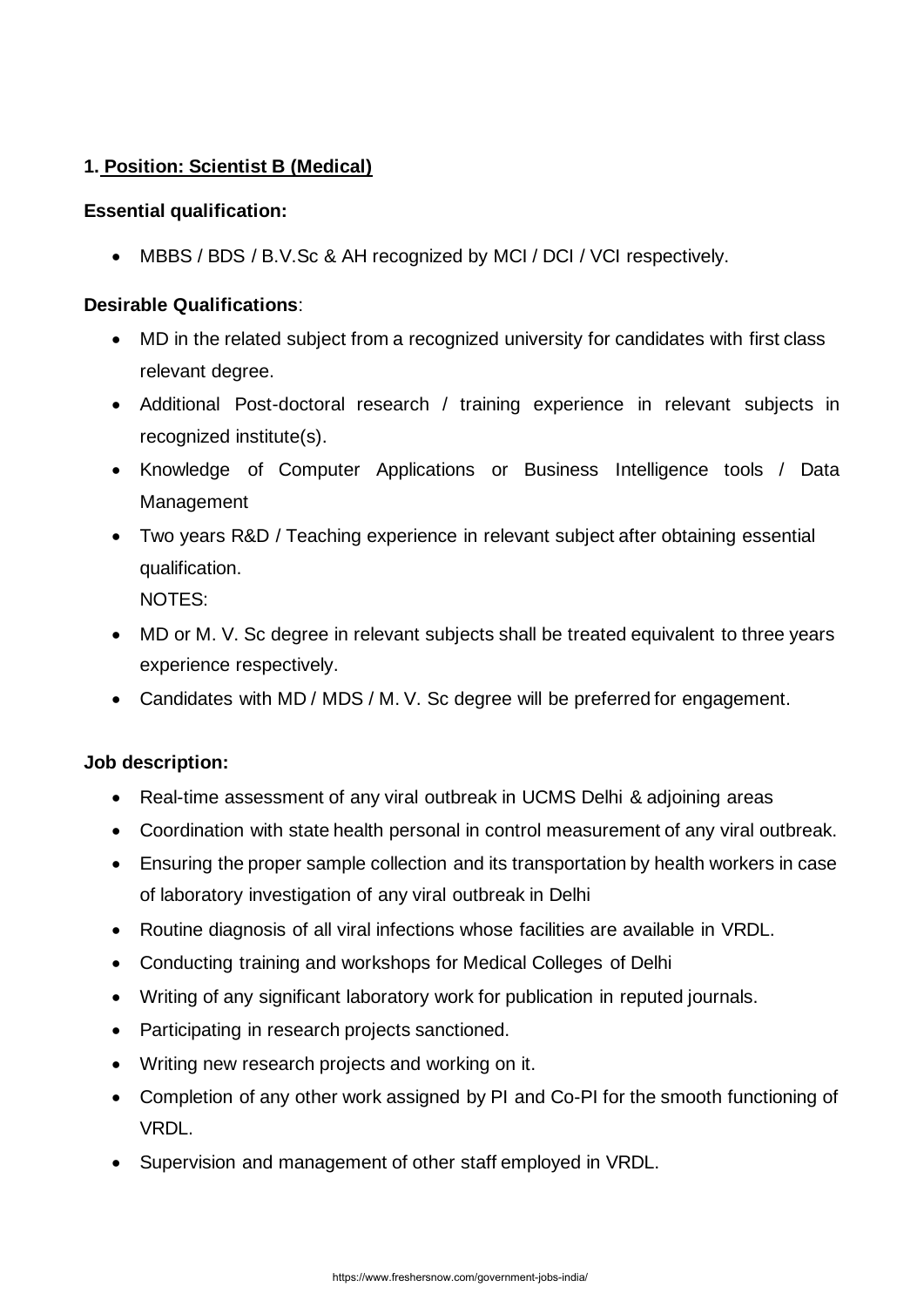# **2. Position: Scientist B (Non-Medical)**

# **Essential qualification:**

- 1st class Master's degree in relevant subject from a recognized university, Or
- 2nd class M. Sc. + Ph.D. degree in relevant subject from a recognized university.

# **Desirable Qualifications**:

- Additional Post-doctoral research / training experience in relevant subjects in recognized institute(s).
- Knowledge of Computer Applications or Business Intelligence tools / Data Management
- Two years R&D / Teaching experience in relevant subject after obtaining essential qualifications.

NOTES:

- PhD degree in relevant subjects shall be treated equivalent to three years' experience.
- Candidates with PhD or M. Tech degree will be preferred for engagement.

# **Job description:**

• Similar to Scientist B (Medical)

# **3. Position: Research Assistant**

# **Essential qualification:**

• Postgraduate degree in relevant subject.

# **Desirable Qualifications**:

- Previous experience of working in a Virology/Microbiology research lab.
- Knowledge of computer applications /data management.

# **Job description:**

Perform all viral disease investigation received in the laboratory. Ensure timely diagnosis of all viral disease investigation done in the laboratory. Maintenance of all documentation in terms of inventory / log book / SOP/ raising demand for any equipment / chemical / plasticware / glassware / kits. Completion of any work assigned by PI, Co-PI, Scientist I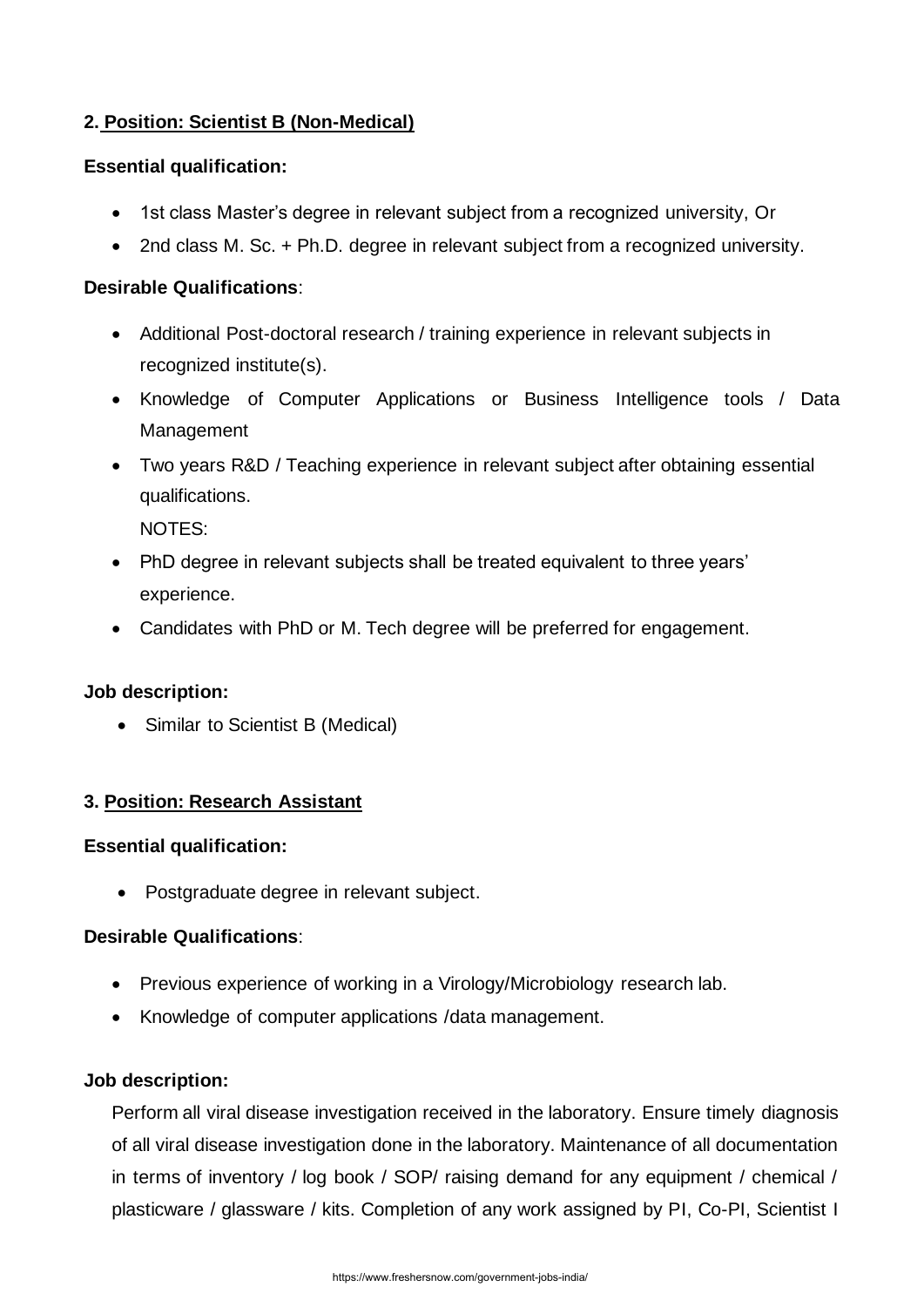# **4. Position: Laboratory Technician**

#### **Essential qualification:**

• B. Sc./ Intermediate with diploma in Medical Laboratory Technology or High School with 5 years Lab. Experience.

# **Desirable Qualifications**:

- Previous experience of working in a research lab.
- Knowledge of computer applications or business intelligence tools/data management

# **Job description:**

Perform all viral disease investigation received in the laboratory. Ensure timely diagnosis of all viral disease investigation done in the laboratory. Maintenance of all documentation (inventory / log book / SOP/ raising demand for any equipment / chemical / plasticware / glassware / kits).

# 5. **Position: Data Entry Operator:**

# **Essential qualification:**

Graduate with knowledge of data entry work.

# **Job description:**

Entering various data generated in laboratory. All office work related to VRDL laboratory.

# 6. **Position: Multi-Tasking Staff:**

# **Essential qualification:**

High School / Matric / equivalent from a recognized board.

# **Job description:**

Glassware and labware cleaning. Filing and to follow all instructions of Scientist B, Research Assistant and Laboratory technician.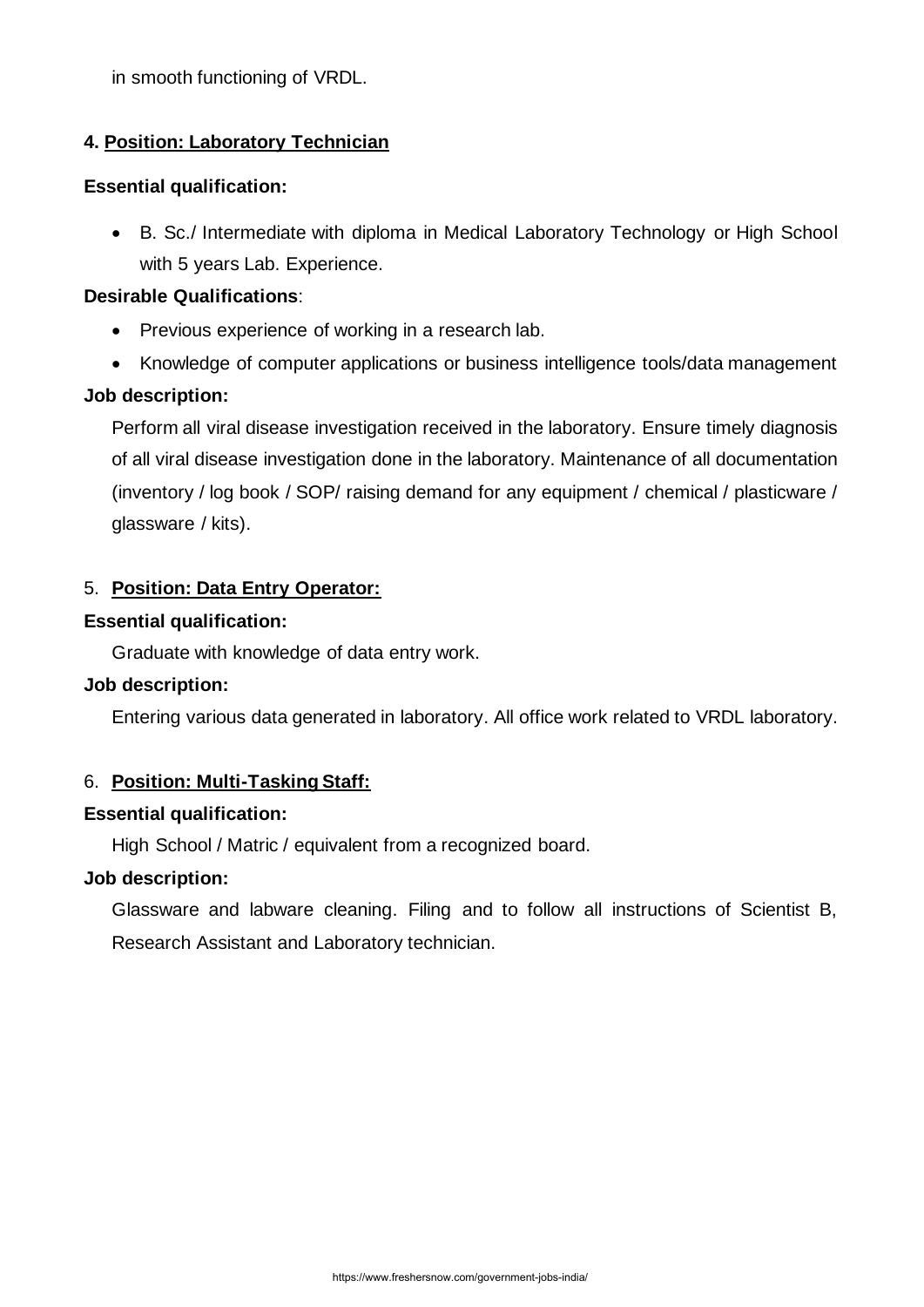# **General Instructions: -**

- **1.** Candidate has to mention name of post in the subject of Email i.e. "Application for the post of Scientist B (Medical), Scientist B (Non -Medical), Research Assistant, Laboratory Technician, Data Entry Operator, Multi-Tasking Staff' (whichever is applicable).
- **2.** Applications form along with self-attested supportive documents (Scanned and attached as single PDF) have to be send via email to [www.vrdlucms@gmail.com](http://www.vrdlucms@gmail.com) ( **Last date-10th December 2021, 04.00 PM)**. All documents to be in chronological order (qualification and experience).
- **3.** Separate application should be submitted for each post, if applying for more than one post.
- **4.** Shortlisting of candidates for interview/written test shall be done on basis of educational qualification and experience as per advertisement.
- **5.** The shortlisted candidates will be intimated about the interview/written test via e-mail or candidates may check our College website i.e. [www.ucms.ac.in](http://www.ucms.ac.in/) for any update related to the advertisement.
- **6.** Age relaxation as per ICMR rules.
- **7.** Candidates must submit the duly self-attested copies of proof of their age, educational qualifications, experiences, testimonials along with application form etc. at the time of interview, if shortlisted.
- **8.** Selected candidates must bring all the documents as mentioned below in Original for verification along with following:
	- a. Two recent passport size photographs.
	- b. Set of self-attested photocopies of the relevant documents i.e., Date of birth certificate, Educational/Professional qualification certificate.
	- c. Experience certificate
	- d. NOC (In case of a government job)
- **9.** Incomplete application (not accompanied by relevant documents) or applications received after due date/time will be summarily rejected.
- **10.**Submission of incorrect or false information shall disqualify the candidature at any stage of recruitment process.
- **11.** The benefit of Provident Fund, Leave Travel Concession, Medical claim, CCA etc. will not be available to the project employee.
- **12.**The Competent Authority reserves the right to any amendment, cancellation and changes to this advertisement as a whole or in part without assigning any reason.
- **13.** No TA/DA will be paid for attending the interview.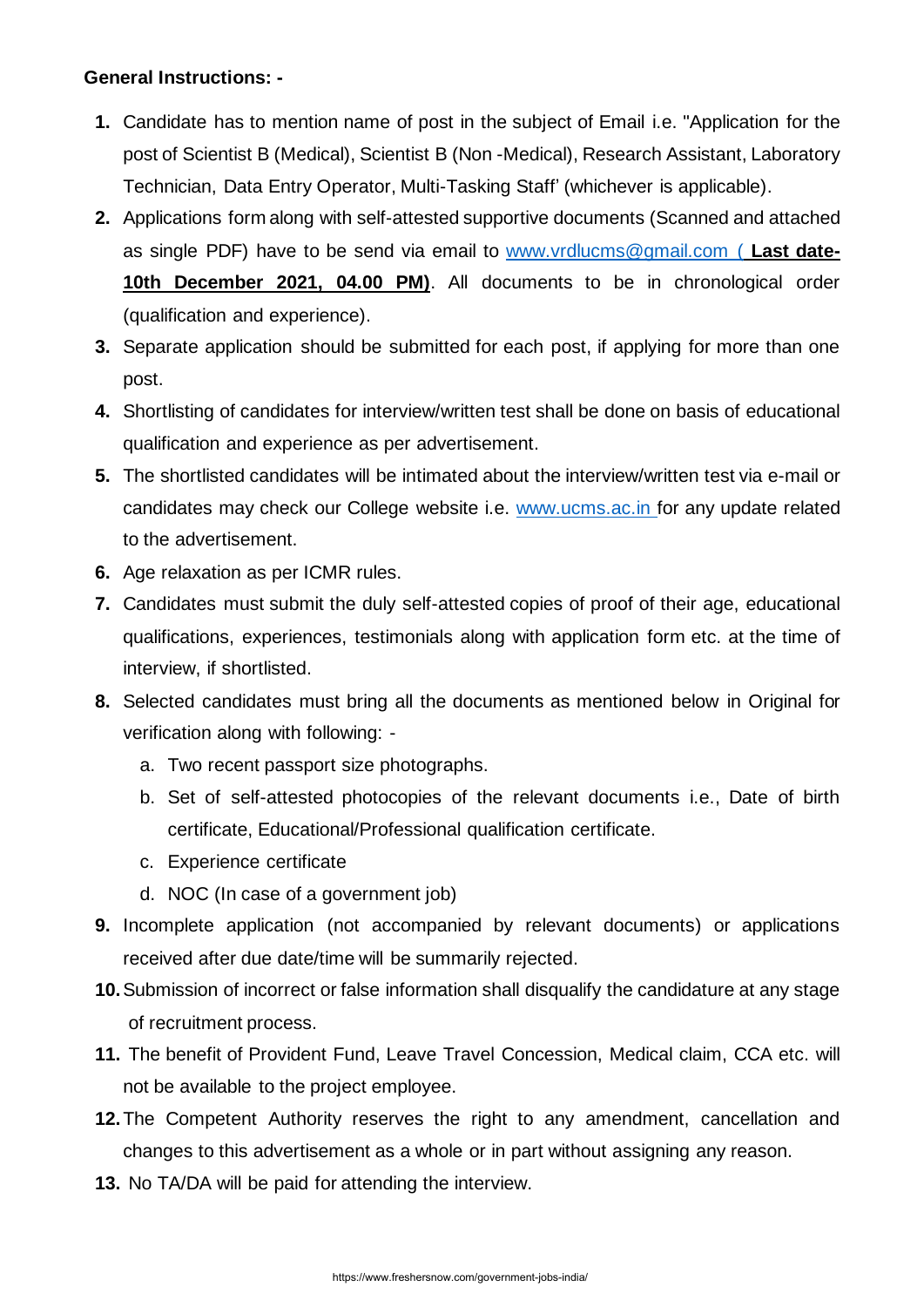- **14.** Cut-off date for age limit will be considered as on last date of submission of Application form.
- **15.** The Competent Authority has the right to accept/ reject any application without assigning any reason thereof and no correspondence will be made in this matter
- **16.** Since the posts are filled-up on purely temporary and contractual basis for a period of twelve month, the candidate will have no right to claim for any type of regular/permanent employment.
- **17.**The selected candidate shall be engaged initially for duration offered and may continue further after review on the basis of his/her performance and depending upon tenure of the project, availability of funds, functional requirement etc.
- **18.**The contractual appointment can be terminated at any time by either side by giving 30 days' notice or salary in lieu thereof.
- **19.** He/she may have to work in shifts/ Night duty's. Staff may have to go on field visits and travel outstation for any need under the project.
- **20.**Canvassing in anyway will lead to disqualification for the candidature.
- **21.**In case of any query, email to [www.vrdlucms@gmail.com.](http://www.vrdlucms@gmail.com)

# **Principal Investigator**

# **VRDL, UCMS & GTB Hospital, Delhi**